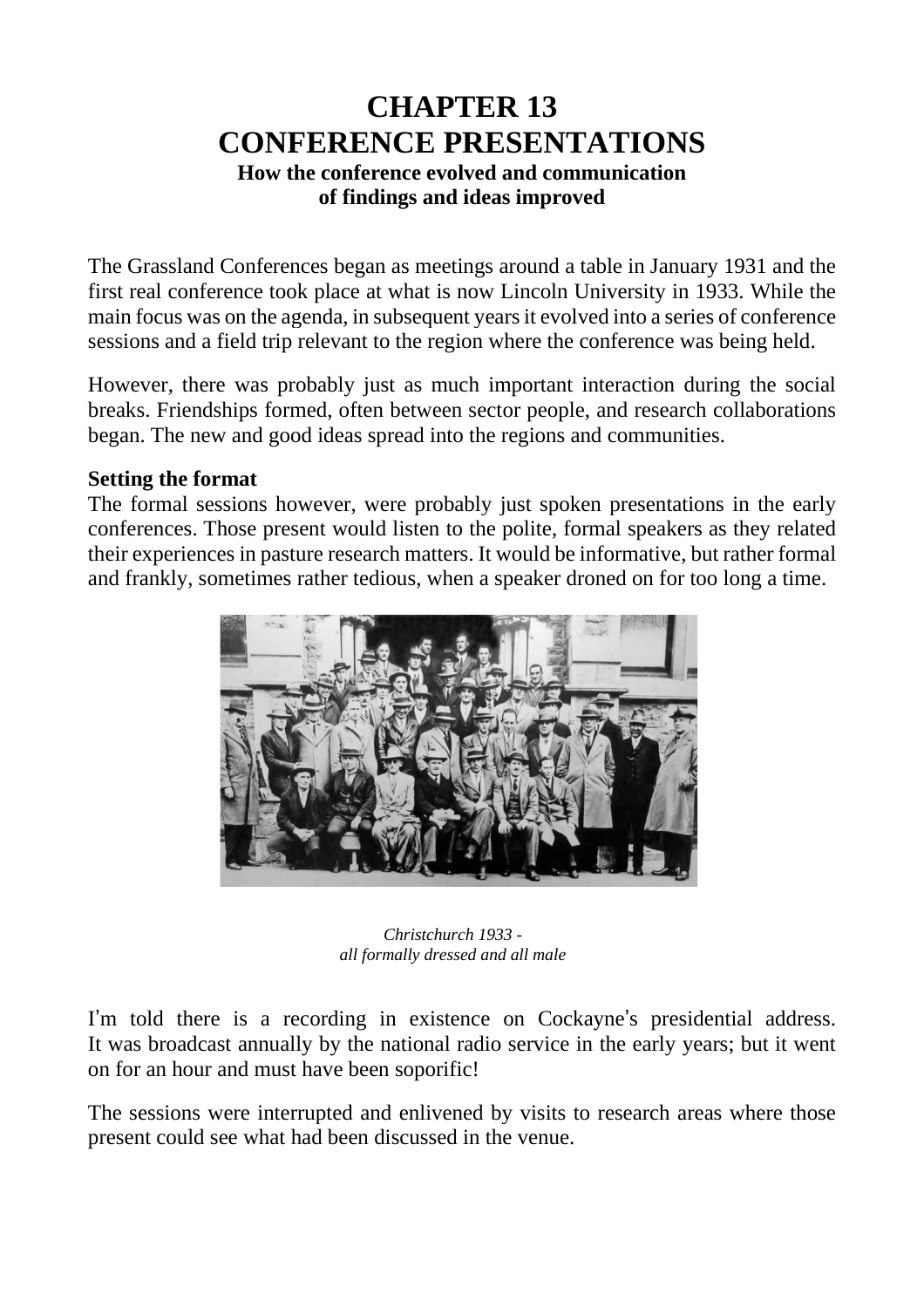As the NZGA peripatetic format developed, attenders also wanted to see farms in the host region, to see for themselves what was going on outside their own region. Looking over a fence has always been a strong stimulus and a good habit among farmers!

The Conferences came back to life after the Second World War, when slides and projectors appeared on the conference scene, enabling the presenters to show their findings and opinions to the audience on a screen. A field day format was introduced, enabling those attending to see the host region's farming and its problems and opportunities.

By the 1950s, a three-day Grassland Conference format had developed, based around hearing about the local advances and challenges on the first day; seeing the region on the field day, usually on the second day; and discussing the technological advances made on the final day. The Grassland Memorial Trust Awards were presented after a session, or at the Conference Dinner once the GMT was developing in the late 1960s and 70s.

In this way new ideas from the research institutes, universities, businesses and other farms were aired and communicated to others, spreading and advancing New Zealand grassland technology for all to try and adopt in their own enterprises. Hosts heard about national advances and visitors experienced the farming in the host region.

# **Valuable meeting place**

The annual conference became a place to meet, learn and take new ideas back home, some to try and others to build upon. It was the catalyst that led to further advances. It also allowed attenders to visit the many regions a year at a time and learn about the farming practices there.

Our annual conferences brought attenders from overseas countries, as they had heard about the dynamic effect of the Annual Conferences on the farming industries.

This helped to give this country a strong international reputation for cost-effective grassland farming. Sending copies of the *Proceedings* to overseas institutes was also valuable - that's where I saw it first!

The psychology of communicating technical matter began to improve when farmers and others in the audience realised some were dozing through some presentations. So when the offers of papers increased, the time allowed for each presentation was reduced to an optimal 15 minutes, allowing time for questions and answers before the next presentation.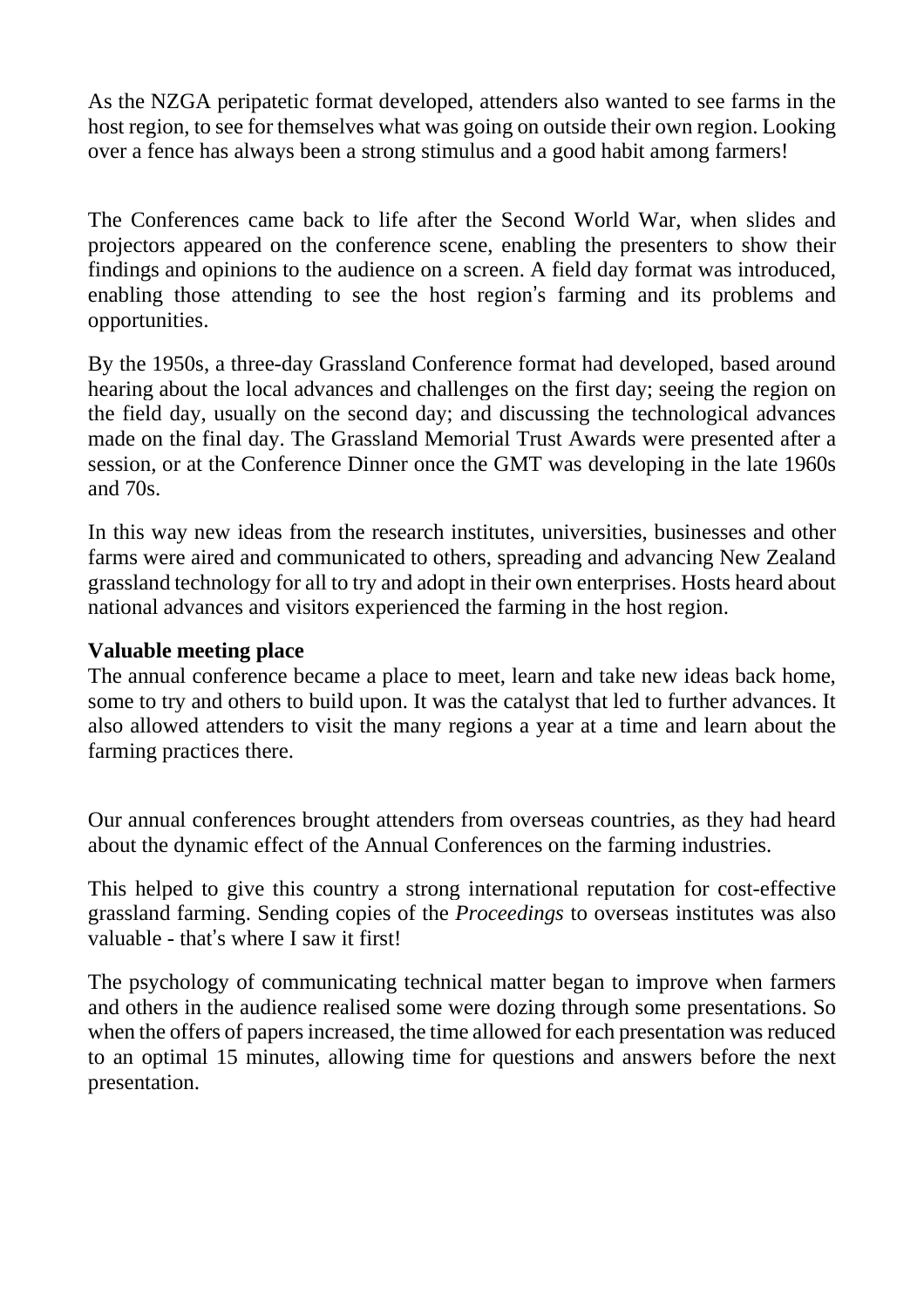The field trips involved up to four stops, and at each site the visitors would split into



groups, each to see a particular topic but circulating to all topics at the allotted time. This gave everyone a chance to debate and contribute.

In 1931 Cockayne and his colleagues had meant that the process was to make their science and its findings relevant, essentially for New Zealand farmers and practitioners.

# **New pasture technology**

When the technology and products, such as the *Grasslands* range of pasture plants, became known to work on the land, overseas countries sought them. This encouraged a strong export market for the New Zealand seed growers and companies, and other products followed.

Controlled grazing evolved in the 1960s and 70s, when the electrified fencing was commercialised and also exported. Any country could make the fencing equipment but it was New Zealand that was promoting controlled grazing management, tested and found to be profitable and sustainable on our farms.

However, this fencing had to be applied as a package, and that package was what we were exporting. So the conferences grew in popularity and speakers were encouraged to use ordinary language, minimising the scientific jargon content in those days.

#### **Session challenges**

There were some milestone events though, during the Conference sessions in the 1950s and 60s. One featured Ernie Madden and Eddie Suckling, both researchers at DSIR Grasslands, who gave contradicting results from their separate legume oversowing trials in consecutive presentations. This must have created some strong audience participation at the time, and it certainly did back at Grasslands after the conference. A careful vetting of publications was established after this incident.

However, by the mid-1960s the presentation standards must have slipped once more, making South Canterbury farmer Bill Hurst Senior create an award *For the Most Entertaining Speaker* at each conference. The prize was then fifty pounds and it proved a successful move.

Bill said he had slept through several papers, so wanted to keep those attending informed and interested about what was being presented. This Award continues to this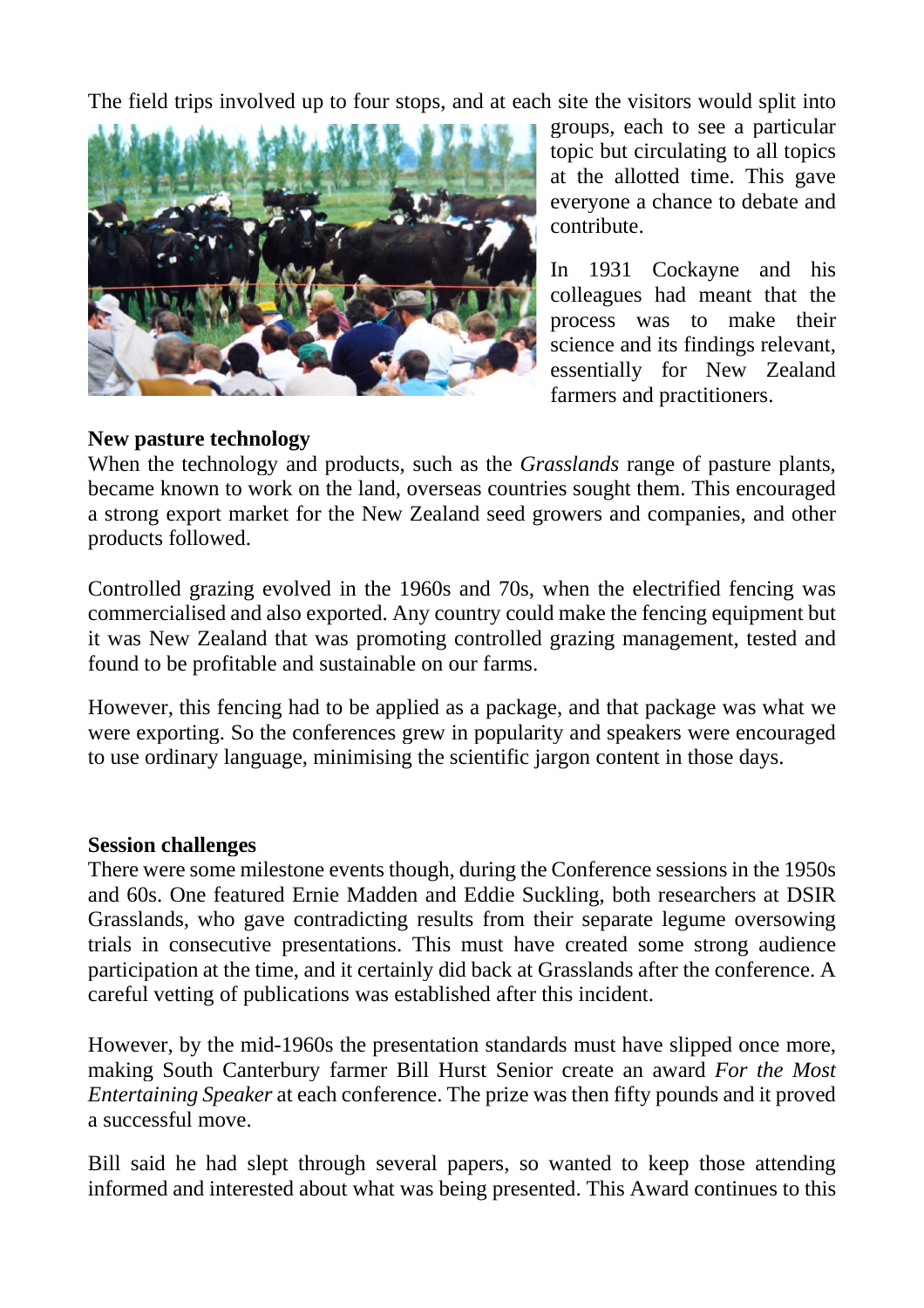day, and in the late 1980s the Executive Committee added another award to cover the poster displays.

At the first NZGA Conference I attended, held in Te Kuiti for the first time, my Grasslands colleague Dr Warwick Harris won Bill Hurst's Award for his presentation on *Why Browntop is Bent on Creeping* by describing the pasture competition between ryegrass, clover and browntop as a battle among three armies, which is exactly what occurs in the sward.

# **Visual aids**

Slides or transparencies, as we called them, became quite striking at times. Dr Jennifer Hartley, with MAF in Palmerston North, shocked the audience in 1975 at the Hastings Conference by showing photographs of eye damage in lambs and sheep caused by awns of barley grass. We all got the message!

However, I sat through one presentation in Whakatane where the speaker showed one slide with a table that was A4-sized, then proceeded to talk about only one value in the table centre, which the audience couldn't see.

And of course, there are those who present text tables, some with only five bullet points (which is the most there should be in a slide) and then proceed to read the text, which the audience has already read in a few seconds!

# **Timing the Conference**

But possibly the best equipment for running the conferences was a clock and a bell, or better still music. The clock was on the speaker's lectern and showed the speaker the time clearly. The session chair controlled the bell or recorder, which was set going a minute before the scheduled end for the presentation. It told the speaker and the audience that it was time for the session to stay on track, keeping the programme running on schedule.

# **Poster sessions began**

As NZGA moved into the 1980s, we launched a trial poster session at the 1983 Gisborne Conference. The attenders talked to the authors by their display for up to an hour. People circulated among the poster authors and derived much more from this exercise than sitting and listening to a one-way presentation.

This enabled more papers to be included at each conference (and in the subsequent Proceedings), and the format has been continued ever since.